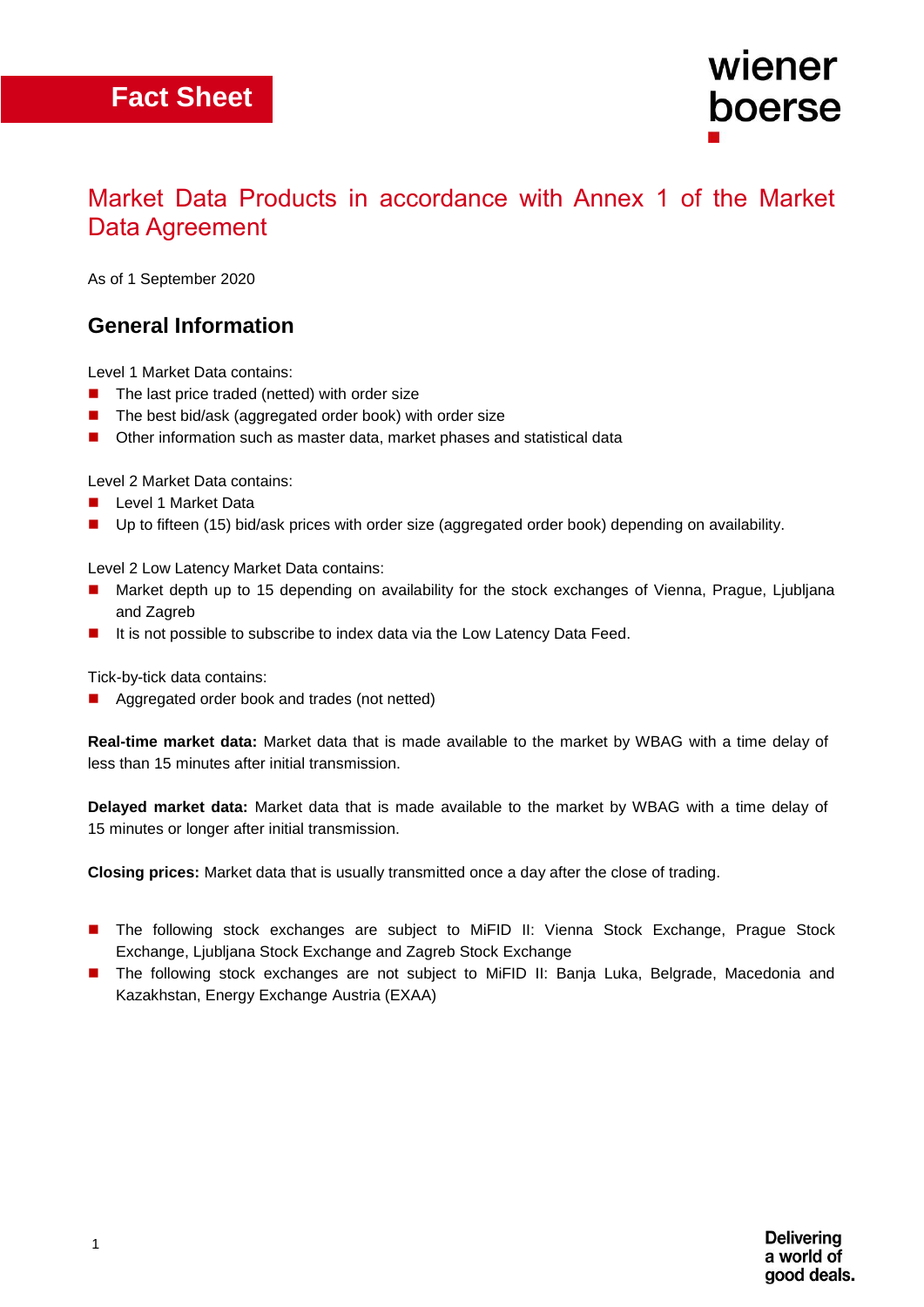

## **Standard products**

| Vienna                              |                                                                                                                                                                                                                                        | Quality                                                 |  |  |  |
|-------------------------------------|----------------------------------------------------------------------------------------------------------------------------------------------------------------------------------------------------------------------------------------|---------------------------------------------------------|--|--|--|
|                                     | The product Indices contains:                                                                                                                                                                                                          |                                                         |  |  |  |
|                                     | Price information on the indices calculated by WBAG                                                                                                                                                                                    | Real time<br>Time delayed                               |  |  |  |
|                                     | The following indices are included: Austrian indices (e.g. ATX; ATX Prime,<br>ATX TR, WBI, IATX, SATX), country indices (CEE indices and CIS indices<br>e.g. RDX), sector indices, theme & style indices as well as customized indices | Closing prices<br>Tick-by-tick (historic<br>order book) |  |  |  |
| The product Index Baskets contains: |                                                                                                                                                                                                                                        |                                                         |  |  |  |
|                                     | Daily closing prices for the indices calculated by WBAG                                                                                                                                                                                |                                                         |  |  |  |
| ш                                   | Index constituents                                                                                                                                                                                                                     |                                                         |  |  |  |
| ۰                                   | Index reference data and dividends                                                                                                                                                                                                     |                                                         |  |  |  |
|                                     | The following indices are included: Austrian indices (e.g. ATX; ATX Prime,<br>ATX TR, WBI, IATX, SATX), country indices (CEE indices and CIS indices                                                                                   |                                                         |  |  |  |
|                                     | e.g. RDX), sector indices, theme & style indices as well as customized indices                                                                                                                                                         | File                                                    |  |  |  |
|                                     | The product Cash Market + Structured Products contains:                                                                                                                                                                                |                                                         |  |  |  |
| ш                                   | Market data of Austrian and international instruments traded on WBAG                                                                                                                                                                   |                                                         |  |  |  |
| ш                                   | Netted pre-trade data and trade data (not netted for low latency products)                                                                                                                                                             |                                                         |  |  |  |
| ш                                   | The product is available in Level 1 and Level 2 quality                                                                                                                                                                                |                                                         |  |  |  |
|                                     |                                                                                                                                                                                                                                        | Real time                                               |  |  |  |
|                                     | The following instruments are included: national and international shares,                                                                                                                                                             | Time delayed                                            |  |  |  |
|                                     | share certificates, bonds, ETFs, warrants, certificates and subscription rights,                                                                                                                                                       | Closing prices                                          |  |  |  |
|                                     | profit-sharing rights, investment funds, put options and participation                                                                                                                                                                 | Tick-by-tick (historic                                  |  |  |  |
|                                     | certificates                                                                                                                                                                                                                           | order book, not netted)                                 |  |  |  |
|                                     | The product Global Market contains:                                                                                                                                                                                                    |                                                         |  |  |  |
| ш                                   | The market data of Austrian and international instruments traded on WBAG                                                                                                                                                               |                                                         |  |  |  |
| ш                                   | Netted pre-trade data and trade data (not netted for low latency products)                                                                                                                                                             |                                                         |  |  |  |
| ш                                   | The product is available in Level 1 and Level 2 quality                                                                                                                                                                                |                                                         |  |  |  |
|                                     | The following instruments included at present are: shares, shares represented                                                                                                                                                          | Real time                                               |  |  |  |
|                                     | by certificates, ETFs. The instruments are from Germany, France, Italy, the                                                                                                                                                            | Time delayed                                            |  |  |  |
|                                     | Netherlands, Spain, Russia and the US.                                                                                                                                                                                                 | Closing prices                                          |  |  |  |
|                                     | The product Xetra Reference Data contains:                                                                                                                                                                                             |                                                         |  |  |  |
| ш                                   | Daily file with all instruments tradable on Xetra Vienna                                                                                                                                                                               |                                                         |  |  |  |
| ш                                   | The file contains all instruments tradable on the next stock exchange trading                                                                                                                                                          |                                                         |  |  |  |
|                                     | day including their unique attributes (ISIN, symbol, full name and other) as                                                                                                                                                           |                                                         |  |  |  |
|                                     | well as further market model-specific data (e.g. trading hours, tradable units,                                                                                                                                                        |                                                         |  |  |  |
|                                     | price intervals)                                                                                                                                                                                                                       |                                                         |  |  |  |
|                                     | The following instruments are included: national and international shares,                                                                                                                                                             |                                                         |  |  |  |
|                                     | bonds                                                                                                                                                                                                                                  | <b>Files</b>                                            |  |  |  |
| The product Master Data contains:   |                                                                                                                                                                                                                                        |                                                         |  |  |  |
|                                     | Master data for Austrian and international instruments traded on WBAG                                                                                                                                                                  |                                                         |  |  |  |
|                                     |                                                                                                                                                                                                                                        | Files                                                   |  |  |  |
|                                     |                                                                                                                                                                                                                                        |                                                         |  |  |  |

wiener

boerse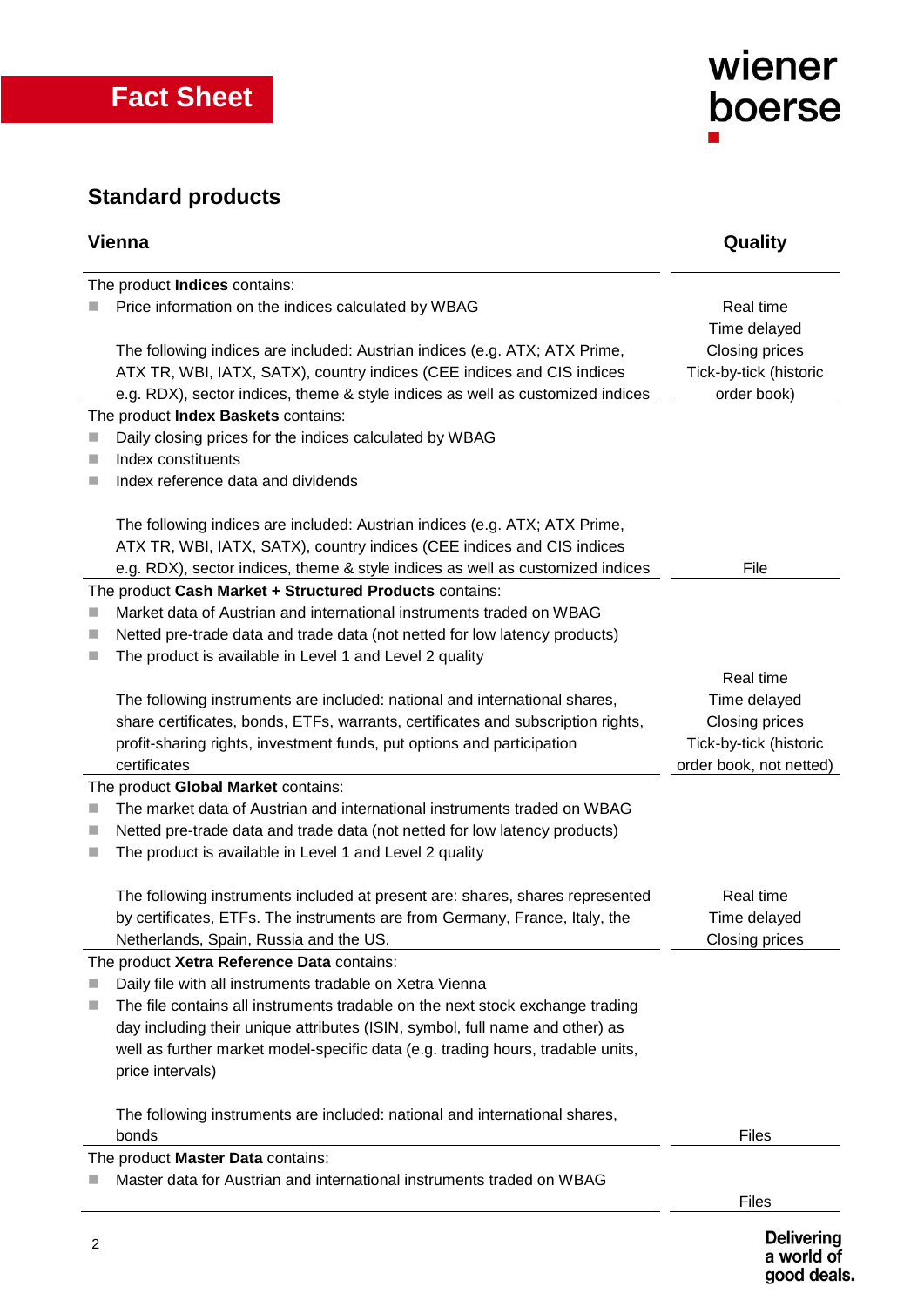# wiener boerse

|   | The following instruments are included: shares, bonds, structured financial<br>products, indices                                                                                                                                                                                                                                 |                                                                       |
|---|----------------------------------------------------------------------------------------------------------------------------------------------------------------------------------------------------------------------------------------------------------------------------------------------------------------------------------|-----------------------------------------------------------------------|
|   | The product RTS 23 "Enhanced Listing Data" contains:<br>Additional MiFID II listing data for Austrian and international instruments<br>traded on WBAG, e.g. LEI, issuer approval, issuer requested, listing<br>admission date and time, etc.                                                                                     |                                                                       |
|   | The following instruments are included: shares, bonds, structured financial<br>products, indices                                                                                                                                                                                                                                 | Real time<br><b>Files</b>                                             |
|   | The product Investment Funds supplied by Oesterreichische Kontollbank                                                                                                                                                                                                                                                            |                                                                       |
|   | (OeKB) contains:<br>Up-to-date daily reference prices for all investment funds available to the<br>public in Austria                                                                                                                                                                                                             | <b>Files</b>                                                          |
|   | <b>Prague</b>                                                                                                                                                                                                                                                                                                                    | Quality                                                               |
|   | The product Indices contains:<br>Price information on the indices calculated by WBAG on behalf of the Prague<br>Stock Exchange                                                                                                                                                                                                   | Real time<br>Time delayed<br>Closing prices<br>Tick-by-tick (historic |
|   | The following indices are included: PX, PX-TR and PX-Glob Index                                                                                                                                                                                                                                                                  | order book)                                                           |
| ш | The product Cash Market + Structured Products contains:<br>Market data for Czech and international instruments traded on the Prague<br>Stock Exchange                                                                                                                                                                            |                                                                       |
| ш | Netted pre-trade data and trade data (not netted for low latency products)<br>The product is available in Level 1 and Level 2 quality                                                                                                                                                                                            | Real time<br>Time delayed<br>Closing prices                           |
|   | The following instruments are included: Czech and international shares,<br>bonds, certificates and warrants                                                                                                                                                                                                                      | Tick-by-tick (historic<br>order book, not netted)                     |
|   | The product Xetra Reference Data contains:                                                                                                                                                                                                                                                                                       |                                                                       |
|   | Daily file with all instruments tradable on Xetra Prague<br>The file contains all instruments tradable on the next stock exchange trading<br>day including their unique attributes (ISIN, symbol, full name and other) as<br>well as further market model-specific data (e.g. trading hours, tradable units,<br>price intervals) |                                                                       |
|   | The following instruments are included: Czech and international shares and<br>bonds                                                                                                                                                                                                                                              | Files                                                                 |
|   | The product RTS 23 "Enhanced Listing Data" contains:<br>Additional MiFID II listing data of Czech and international instruments traded<br>on the Prague Stock Exchange, e.g. LEI, issuer approval, issuer requested,<br>listing admission date and time, etc.                                                                    |                                                                       |
|   | The following instruments are included: Czech and international shares and<br>bonds                                                                                                                                                                                                                                              | Real time<br>Files                                                    |
|   | The product Information on Issuers contains:                                                                                                                                                                                                                                                                                     |                                                                       |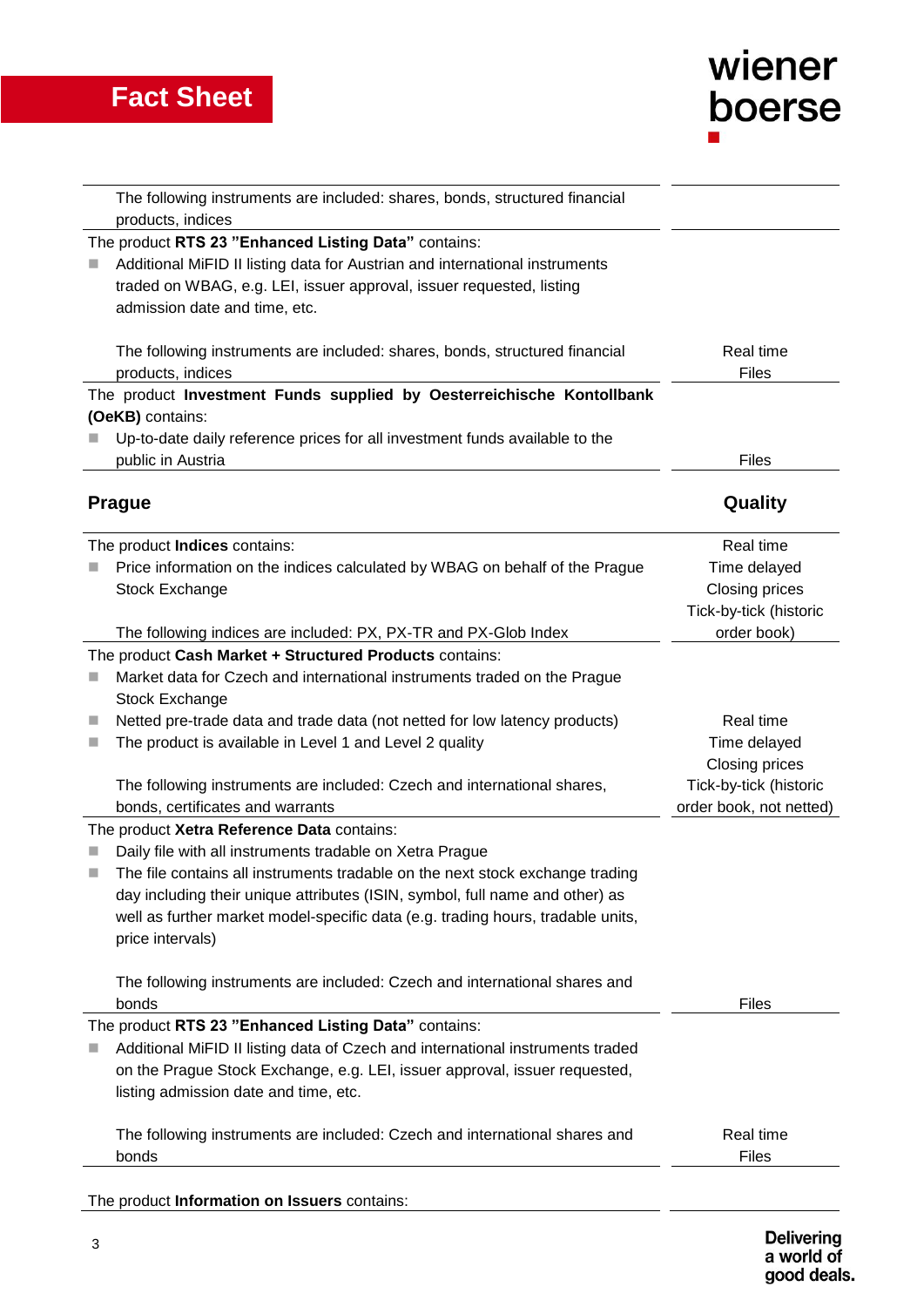## **Fact Sheet**

# wiener<br>boerse

|           | Information that must be reported to the Prague Stock Exchange for                                              |                         |
|-----------|-----------------------------------------------------------------------------------------------------------------|-------------------------|
|           | regulatory and/or legal reasons by the companies listed on the Prague Stock                                     |                         |
|           | Exchange                                                                                                        | Real time               |
|           | The information is available in English and Czech                                                               | Files                   |
|           | The product Stock Exchange Bulletin contains:                                                                   |                         |
|           | Information that is published by the various departments of the Prague Stock                                    |                         |
|           | Exchange such as Trading, Listing, Legal, etc.                                                                  |                         |
|           | The information is available in English and Czech                                                               | Files                   |
| Ljubljana |                                                                                                                 | Quality                 |
|           | The Indices product contains:                                                                                   | Real time               |
|           | Price information on the indices calculated by WBAG on behalf of the                                            | Time delayed            |
|           | Ljubljana Stock Exchange                                                                                        | Closing prices          |
|           |                                                                                                                 | Tick-by-tick (historic  |
|           | The following indices are included: SBI Top                                                                     | order book)             |
|           | The product Cash Market contains:                                                                               |                         |
|           | Market data of Slovenian instruments traded on the Ljubljana Stock Exchange                                     |                         |
| ш         | Netted pre-trade data and trade data (not netted for low latency products)                                      |                         |
|           | The product is available in Level 1 and Level 2 quality                                                         | Real time               |
|           |                                                                                                                 | Time delayed            |
|           | The following instruments are included: Slovenian shares and bonds,                                             | Closing prices          |
|           | Slovenian block trades entered into the trading system by trading participants                                  | Tick-by-tick (historic  |
|           | (on-exchange, off-order-book trades)                                                                            | order book, not netted) |
|           | The product Xetra Reference Data contains:                                                                      |                         |
|           | Daily file with all instruments tradable on Xetra Ljubljana                                                     |                         |
| ш         | The file contains all instruments tradable on the next stock exchange trading                                   |                         |
|           | day including their unique attributes (ISIN, symbol, full name and other) as                                    |                         |
|           | well as further market model-specific data (e.g. trading hours, tradable units,                                 |                         |
|           | price intervals)                                                                                                |                         |
|           |                                                                                                                 |                         |
|           | It contains the following instruments: Slovenian shares and bonds                                               | <b>Files</b>            |
|           |                                                                                                                 |                         |
|           | Zagreb                                                                                                          | Quality                 |
|           | The product Indices contains:                                                                                   |                         |
|           | Price information on the indices calculated by WBAG on behalf of the Zagreb                                     |                         |
|           | Stock Exchange                                                                                                  |                         |
|           |                                                                                                                 | Real time               |
|           | The following indices are included: Crobex, Crobex Total Return, Crobex10,                                      | Time delayed            |
|           | Crobis, Crobis Total Return, Crobexplus and sector indices                                                      | Closing prices          |
|           | The product Cash Market contains:                                                                               |                         |
|           |                                                                                                                 |                         |
| ш         | Market data of Croatian instruments traded on the Zagreb Stock Exchange<br>Netted pre-trade data and trade data |                         |
|           |                                                                                                                 | Real time               |
| ш         | The product is available in Level 1 and Level 2 quality                                                         |                         |
|           |                                                                                                                 | Time delayed            |
|           | The following instruments are included: Croatian shares and bonds, Croatian                                     | Closing prices          |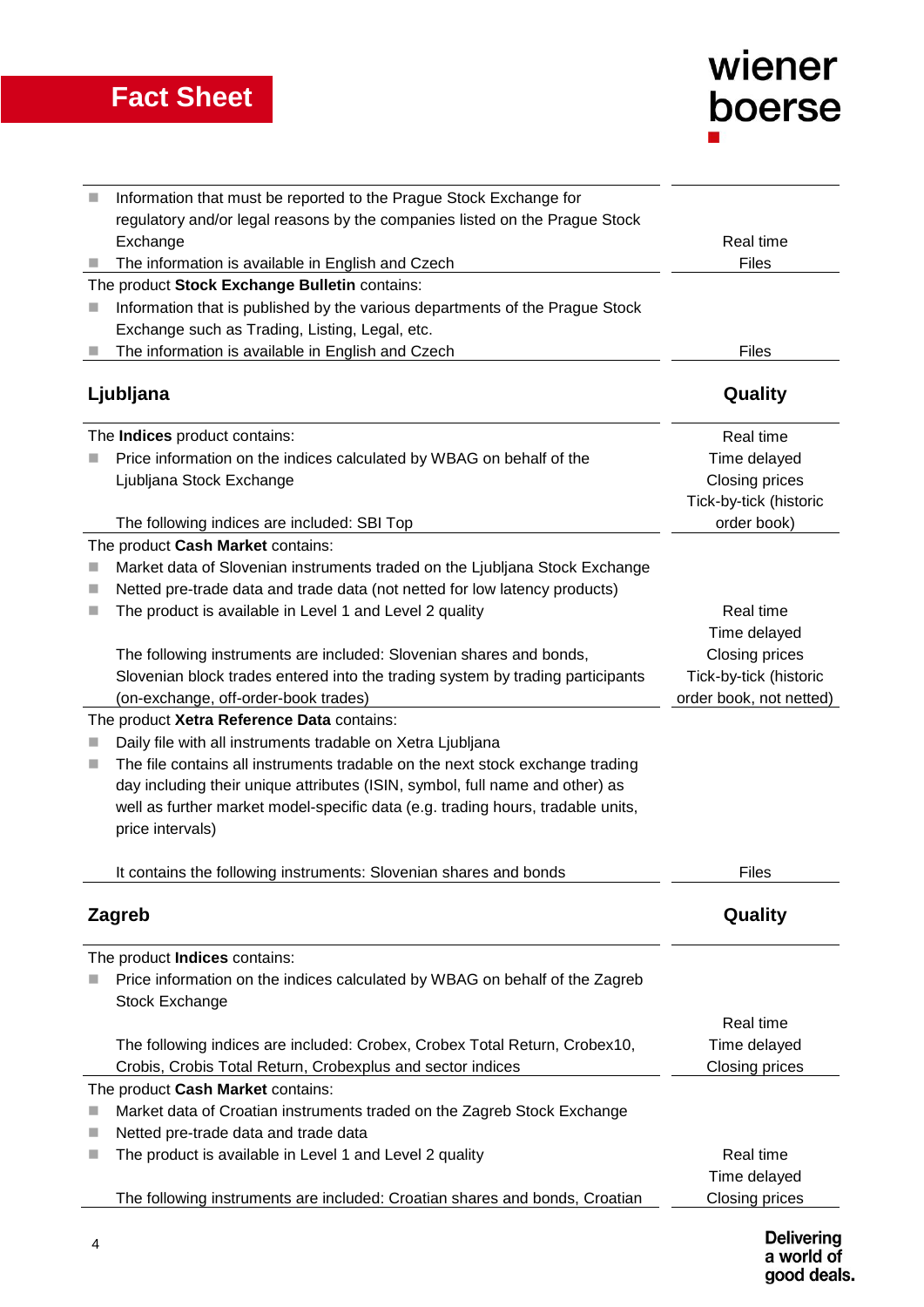## **Fact Sheet**

| wiener |  |
|--------|--|
| boerse |  |
| ш      |  |

| block trades entered into the trading system by trading participants (on-          |                       |
|------------------------------------------------------------------------------------|-----------------------|
| exchange, off-order-book trades)                                                   |                       |
| The product Xetra Reference Data contains:                                         |                       |
| Daily file with all instruments tradable on Xetra Zagreb                           |                       |
| The file contains all instruments tradable on the next stock exchange trading<br>ш |                       |
| day including their unique attributes (ISIN, symbol, full name and other) as       |                       |
| well as further market model-specific data (e.g. trading hours, tradable units,    |                       |
| price intervals)                                                                   |                       |
|                                                                                    |                       |
| The following instruments are included: Croatian shares and bonds                  | <b>Files</b>          |
| <b>Albania</b>                                                                     | Quality               |
|                                                                                    |                       |
| The product ALSE Market Data:                                                      |                       |
| The market data of Albanian instruments traded on the Albanian Stock               |                       |
| Exchange                                                                           |                       |
| Netted pre-trade data and trade data<br>ш                                          |                       |
| The product is available in Level 1 quality<br>٠                                   | Real time             |
|                                                                                    | Time delayed          |
| The following instruments are included: bonds                                      | Closing prices        |
|                                                                                    |                       |
| Banja Luka                                                                         | Quality               |
|                                                                                    |                       |
| The product Indices contains:                                                      |                       |
| Price information on the indices calculated by the Banja Luka Stock Exchange       | Real time             |
|                                                                                    | Time delayed          |
| The following indices are included: BIRS, ORS, BATX                                | Closing prices        |
| The product Cash Market contains:                                                  |                       |
| The market data of Bosnian instruments traded on the Banja Luka Stock<br>ш         |                       |
| Exchange                                                                           |                       |
| Netted pre-trade data and trade data<br>٠                                          |                       |
| The product is available in Level 1 and Level 2 quality                            | Real time             |
|                                                                                    | Time delayed          |
| The following instruments are included: Bosnian shares, bonds and ETFs             | Closing prices        |
| <b>Belgrade</b>                                                                    | Quality               |
|                                                                                    |                       |
| The product Indices product contains:                                              |                       |
| Price information on the indices calculated by the Belgrade Stock Exchange         | Real time             |
|                                                                                    | Time delayed          |
| The following indices are included: BELEX15 and BELEXIine                          | <b>Closing prices</b> |
| The product Cash Market contains:                                                  |                       |
| The market data of Serbian instruments traded on the Belgrade Stock                |                       |
| Exchange                                                                           |                       |
| Netted pre-trade data and trade data<br>ш                                          | Real time             |
| The product is available in Level 1 and Level 2 quality<br>ш                       | Time delayed          |
| It contains the following instruments: Serbian shares and bonds                    | Closing prices        |
|                                                                                    |                       |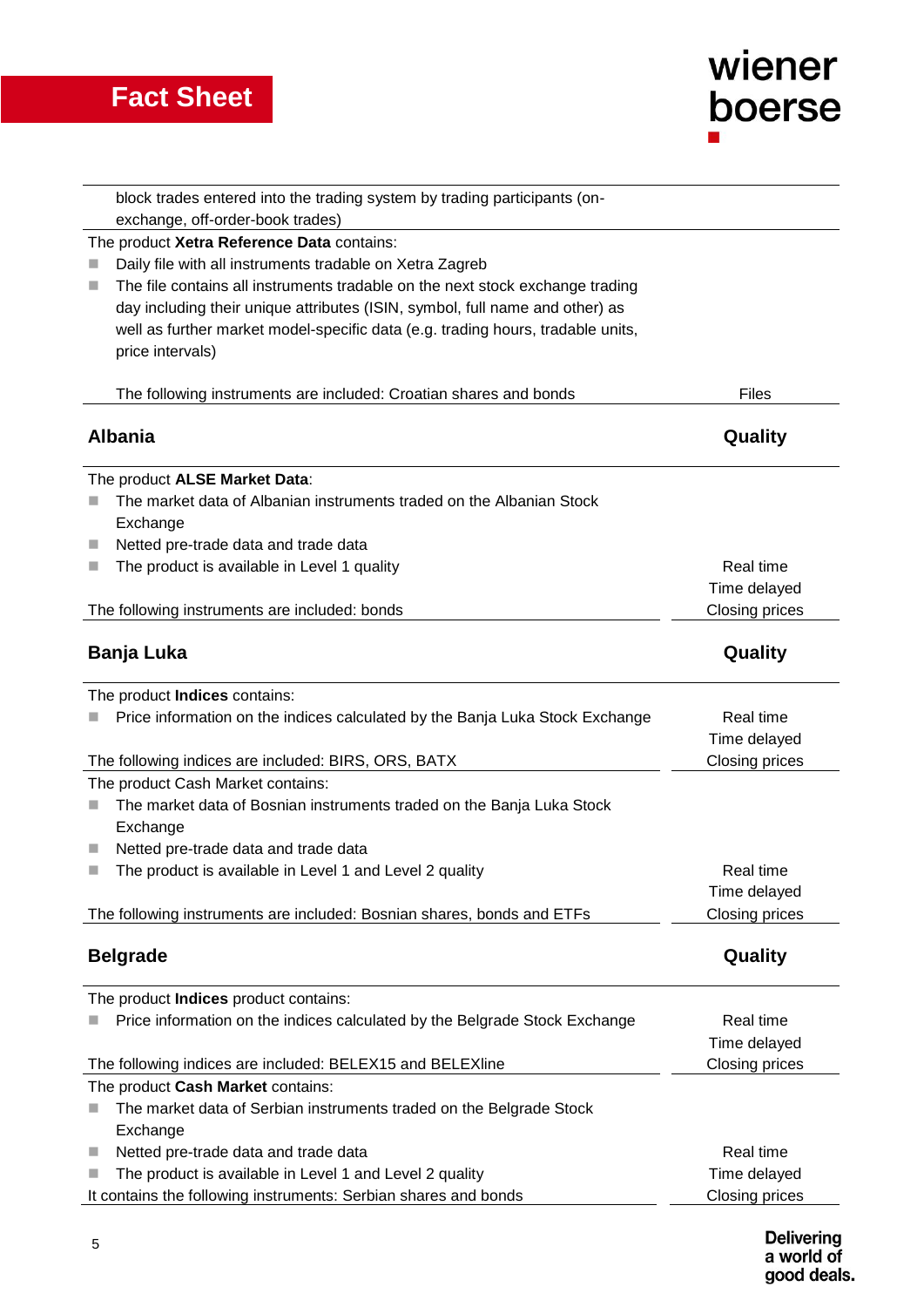

The product OTC Data contains: ■ OTC market data for Serbian instruments that are reported to the Belgrade Stock Exchange by Serbian market participants Netted trade data It contains the following instruments: Serbian shares and bonds Closing prices **Macedonia Quality** The product **Indices** contains:  $\blacksquare$  Price information on the indices calculated by the Macedonian Stock Exchange The following indices are included: MBI10 and OMB Real time Time delayed Closing prices The product **Cash Market** contains: ■ The market data of Macedonian instruments traded on the Macedonian Stock Exchange Netted pre-trade data and trade data ■ The product is available in Level 1 and Level 2 quality It contains the following instruments: Macedonian shares and bonds Real time Time delayed Closing prices **Kazakhstan Quality** The product **KASE Market Data**: ■ The market data of Kazakh instruments traded on the Kazakhstan Stock **Exchange** Netted pre-trade data and trade data  $\blacksquare$  The product is available in Level 1 and Level 2 quality The following instruments are included: foreign currencies, Kazakh shares, bonds, repos, futures Real time Time delayed Closing prices **Corporate Actions Corporate Actions Quality** The product contains: ■ Corporate actions of companies listed on the stock exchanges of Vienna, Prague, Ljubljana, Budapest, Banja Luka, Belgrade and Macedonia The following instruments are included: shares File